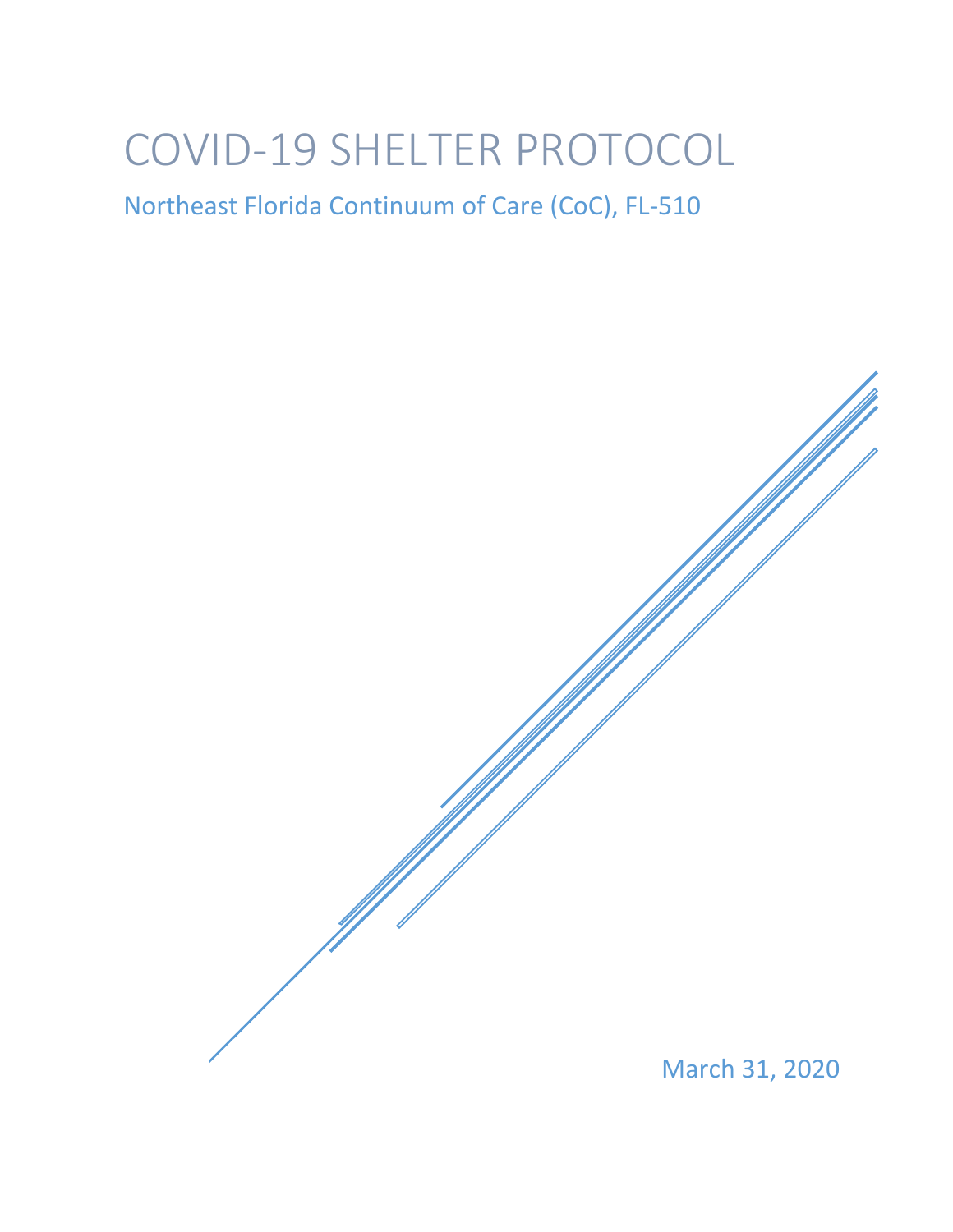Northeast Florida Continuum of Care, FL-510, COVID-19 Shelter Protocol

We are facing an unprecedented time of uncertainty, and we must act with caution and compassion for everyone. We are witnessing the COVID-19 pandemic change the very routines of our community.

Our primary focus is on the health and well-being of the population we serve, our staff members, partner agencies, and stakeholders. As a team, we have developed the protocols below focused on safely continuing essential services to those experiencing homelessness in our community.

Given the fluid nature of this event, our plans are evolving, and will continue to evolve and be modified as needed to best support the community.

#### **1. Screen everyone including staff and volunteers before they enter the shelter/facility, every day at every entry**

Symptoms common to COVID-19 include 1) fever, 2) cough and 3) shortness of breath and can appear 2 to 14 days after exposure.

Does the person have symptoms? Health Department confirmed person does not need to have all three symptoms.

Does the person meet one of the following criteria?

- Over 65 and has an underlying health condition such as diabetes, heart disease, high blood pressure, or lung disease
- The person is immunocompromised
- Traveled to or from an affected geographic area with widespread community transmission (New York, New Jersey, Connecticut, Massachusetts, Washington, California or Louisiana)
- The person had close contact with a laboratory confirmed COVID-19 case
- **2. Person experiencing homelessness has symptoms, INFECTED NOT MEDICALLY STABLE, and is in severe respiratory distress, call 911**
- **3. Person experiencing homelessness has symptoms, MEDICALLY VULNERABLE, EXPOSED/TEST PENDING, INFECTED MEDICALLY STABLE, and is NOT in severe respiratory distress, then Scenario 1 (Local Shelter), Scenario 2a/2b (Sulzbacher) or Scenario 3 (Hospital) will apply:**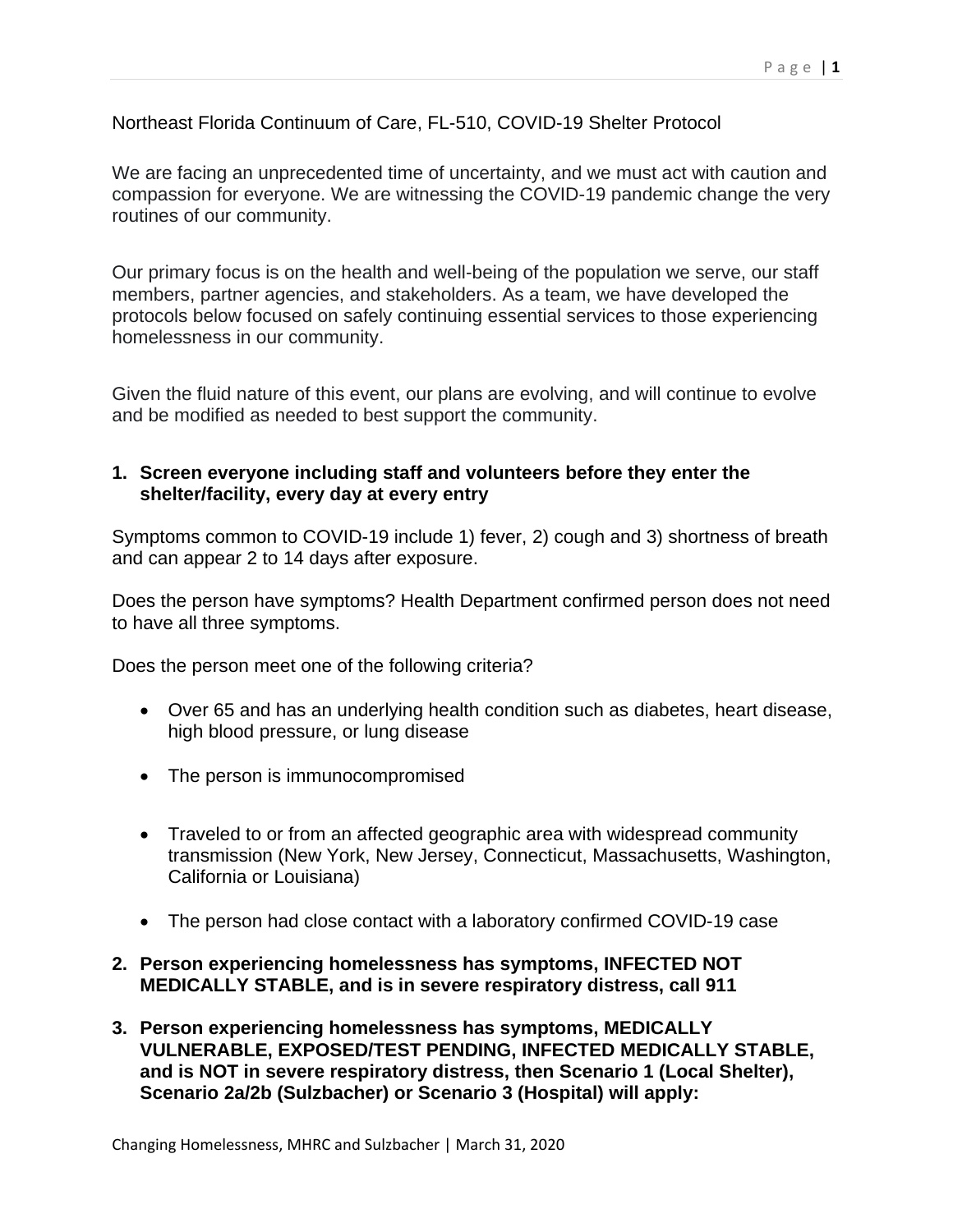**Scenario 1: If a Person/Client presents at a Local Shelter** meeting the above outlined symptoms and one of the conditions in Item #1 (City Rescue Mission, Trinity Rescue Mission, Clara White Mission, Salvation Army, Mission House, etc.)

**Local Shelter must contact Krystyna Dzierzanowski, Mental Health Resource Center, at 904.326.2468.** *Krystyna D or Cody Spencer must input the Person/Client in HMIS as the project is locked down in HMIS.* 

*Local Shelters will utilize tablets provided by Changing Homelessness for the Telehealth Sulzbacher Health Provider evaluation. The Health Provider is available 8 to 4:30 pm.* 

Krystyna will establish a virtual, telehealth check-up call with the Sulzbacher Health Provider. The Health Provider will contact the Local Shelter to conduct Person/Client evaluation.

Once the Health Provider evaluates the Person/Client, the Sulzbacher Health Provider will issue directive based on evaluation. If it is determined that Person/Client should be tested, Sulzbacher will connect with the Health Department to arrange for testing. *Health Provider must initiate test request by calling 904.253.1850. The Health Department cannot arrange transportation, but could do specimen collection in the field if it is part of a contact investigation.*

If Person/Client is deemed MEDICALLY VULNERABLE, EXPOSED/TEST PENDING, AND/OR INFECTED MEDICALLY STABLE they will be sent by ambulance to Isolation Facility.

- Krystyna will arrange the ambulance transportation
- Isolation Facility Coordinator will arrange
	- o Site check-in
	- o Arrangement for food
	- o Coordination with Client Care Coordinators
- Client Care Coordinators will conduct (offsite, remote workers, dependent on number of clients)
	- o Multiple daily check-ins
	- o Escalate emergency transportation request

Urban Rest Stop hours, 8 am to 4:30 pm, Monday to Friday, *weekend hours are coming soon.*

**Scenario 2a: If a Person/Client presents at Sulzbacher,** a Federally Qualified Health Center (FQHC), they will triage. The Sulzbacher Health Provider will issue directive based on evaluation. If it is determined that Person/Client should be tested, Sulzbacher will connect with the *Health Department to arrange for testing. Health Provider must initiate test request by calling 904.253.1850. The Health Department cannot arrange transportation, but could do specimen collection in the field if it is part of a contact investigation.*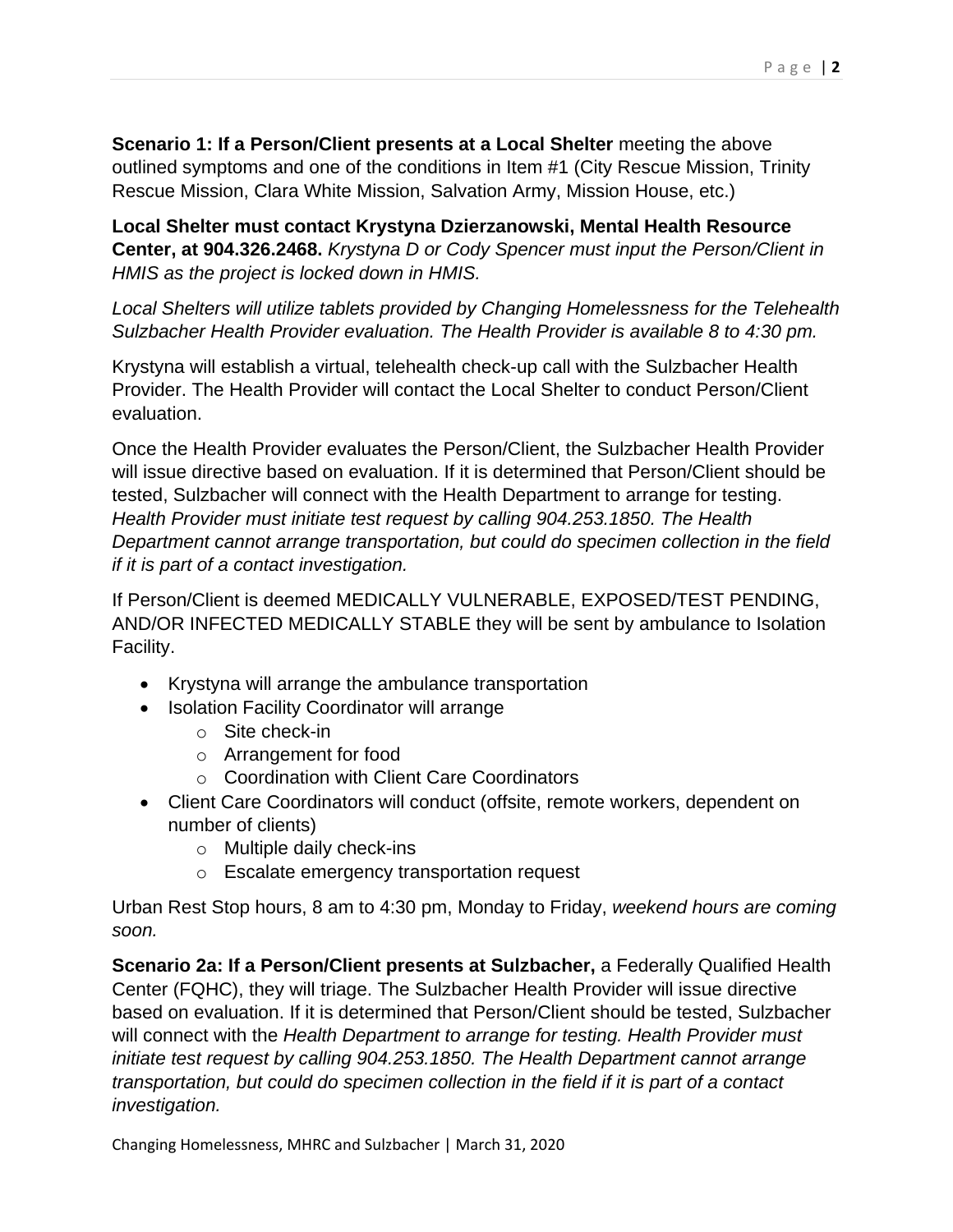### *The Health Provider is available 8 to 4:30 pm.*

If Person/Client is deemed MEDICALLY VULERABLE, EXPOSED/TEST PENDING, AND/OR INFECTED MEDICALLY STABLE they will be sent by ambulance to Isolation Facility.

*Sulzbacher must input the Person/Client in HMIS.*

- Krystyna will arrange the ambulance transportation
- Isolation Facility Coordinator will arrange
	- o Site check-in
	- o Arrangement for food
	- o Coordination with Client Care Coordinators
- Client Care Coordinators will conduct (offsite, remote workers, dependent on number of clients)
	- o Multiple daily check-ins
	- o Escalate emergency transportation request

Urban Rest Stop hours, 8 am to 4:30 pm, Monday to Friday, *weekend hours are coming soon*

**Scenario 2b: If a Person/Client presents at Sulzbacher, FQHC, a designated Health Department Test Site (STILL AWAITING TEST KITS AT THIS TIME)**, they will swab and submit specimens to the Jacksonville Bureau of Laboratories for those who meet CDC criteria. Contact must be made with the Health Department by calling 904- 253-1850 to obtain a Merlin number prior to sending specimens. A Person Under Investigation (PUI) form must also be submitted to the secured fax line 904.253.1851.

#### *The Health Provider is available 8 to 4:30 pm.*

If Person/Client is deemed MEDICALLY VULERABLE, EXPOSED/TEST PENDING, AND/OR INFECTED MEDICALLY STABLE they will be sent by ambulance to Isolation Facility.

*Sulzbacher must input the Person/Client in HMIS.*

- Krystyna will arrange the ambulance transportation
- Isolation Facility Coordinator will arrange
	- o Site check-in
	- o Arrangement for food
	- o Coordination with Client Care Coordinators
- Client Care Coordinators will conduct (offsite, remote workers, dependent on number of clients)
	- o Multiple daily check-ins
	- o Escalate emergency transportation request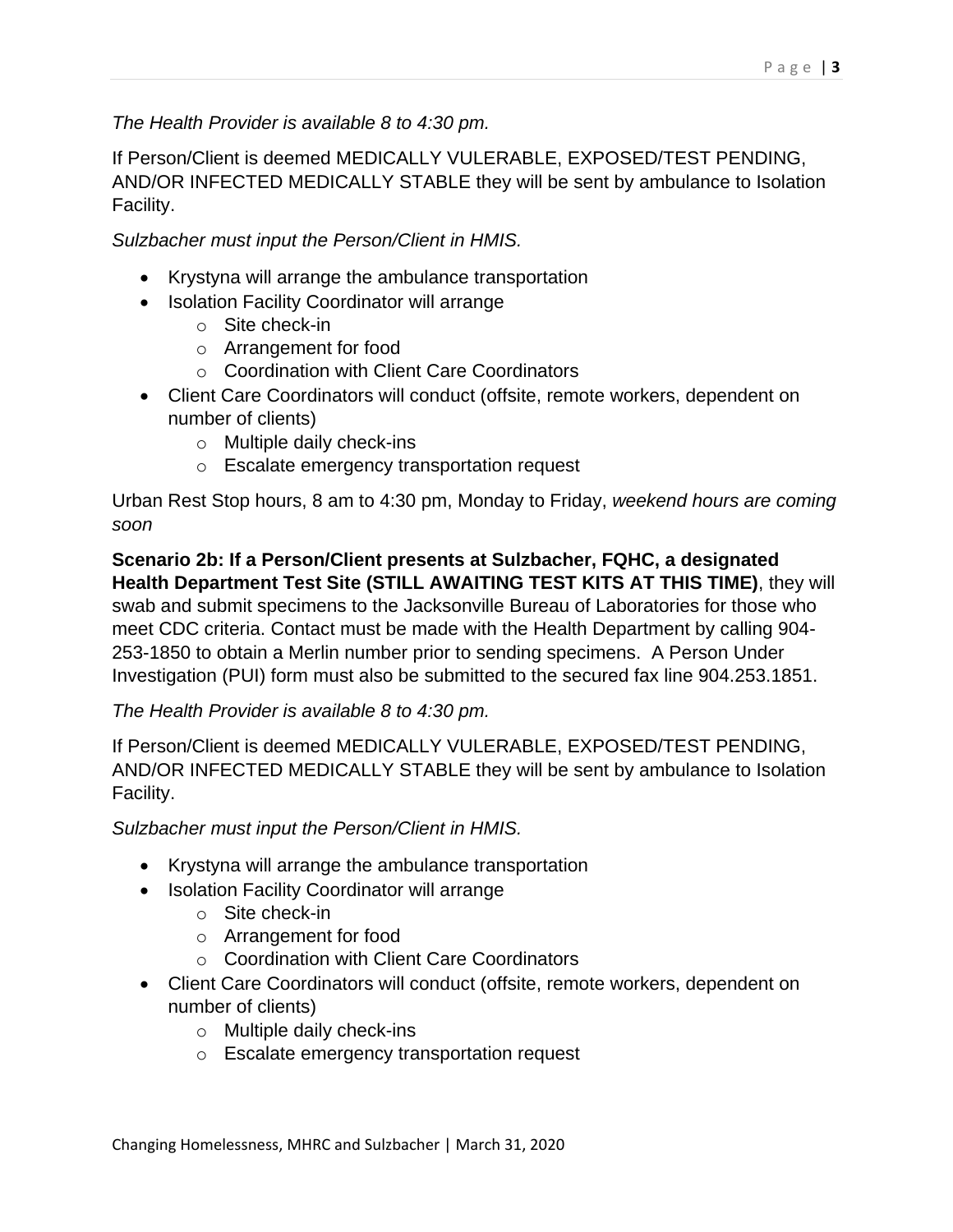Urban Rest Stop hours, 8 am to 4:30 pm, Monday to Friday, *weekend hours are coming soon*

**Scenario 3: If a Person/Client presents at a local Hospital and is determined as homeless**, the Hospital will provide immediate response to the medical condition.

Once stabilized and Person/Client is deemed MEDICALLY VULERABLE, EXPOSED/TEST PENDING, AND/OR INFECTED MEDICALLY STABLE they will be sent by ambulance to Isolation Facility.

- The Hospital will connect with **Krystyna Dzierzanowski, Isolation Facility Coordinator, Mental Health Resource Center, at 904.326.2468 to confirm room availability. Cody Spencer is the backup contact.**
- If room availability is confirmed, the Hospital will arrange the ambulance transportation
- Isolation Facility Coordinator will arrange
	- o Input of Client data into HMIS
	- o Site check-in
	- o Arrangement for food
	- o Coordination with Client Care Coordinators
- Client Care Coordinators will conduct (offsite, remote workers, dependent on number of clients)
	- o Multiple daily check-ins
	- o Escalate emergency transportation request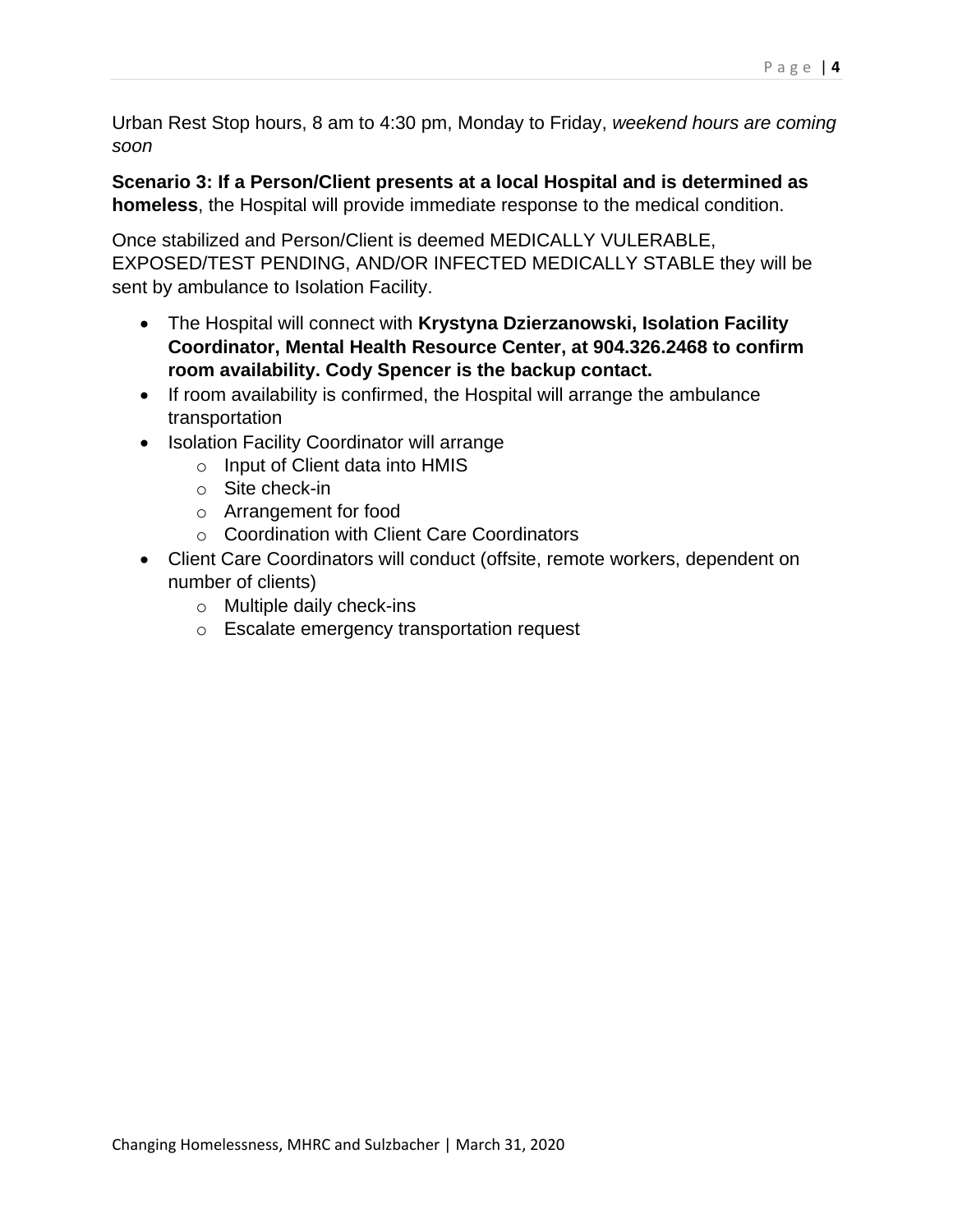#### P a g e | **5**

#### **Isolation Facility, 40 private rooms, location will remain confidential for the safety and security of the clients.**

Persons will stay in individual rooms with private bathrooms for the duration of time recommended by medical professionals. This will only be for persons waiting on test results, told by a doctor to self-isolate, and/or have tested positive and remain medically stable.

All persons in Isolation Facility will receive daily meals and wellness checks. Isolation Facility will provide breakfast and Sulzbacher will provide lunch and dinner.

It is determined that we will need the following staff:

- o Two Isolation Facility Coordinators onsite daily for 12-hour shifts, seven days a week @ \$20 an hour + bonus pay.
- $\circ$  Client Care Coordinators offsite, remote workers furloughed navigation or outreach workers, # to be based on number of clients. This position will be funded through an external resource.
	- Based on three calls per day X 40 clients, it is estimated that this position would work 20 hours per week at \$20 an hour.

#### Attachments:

- 1. COVID-19 Screening Referral Form
- 2. State of Florida, Department of Health, Public Health Advisory
- 3. Local Shelter Staff Palm Cards
- 4. Client Palm Cards